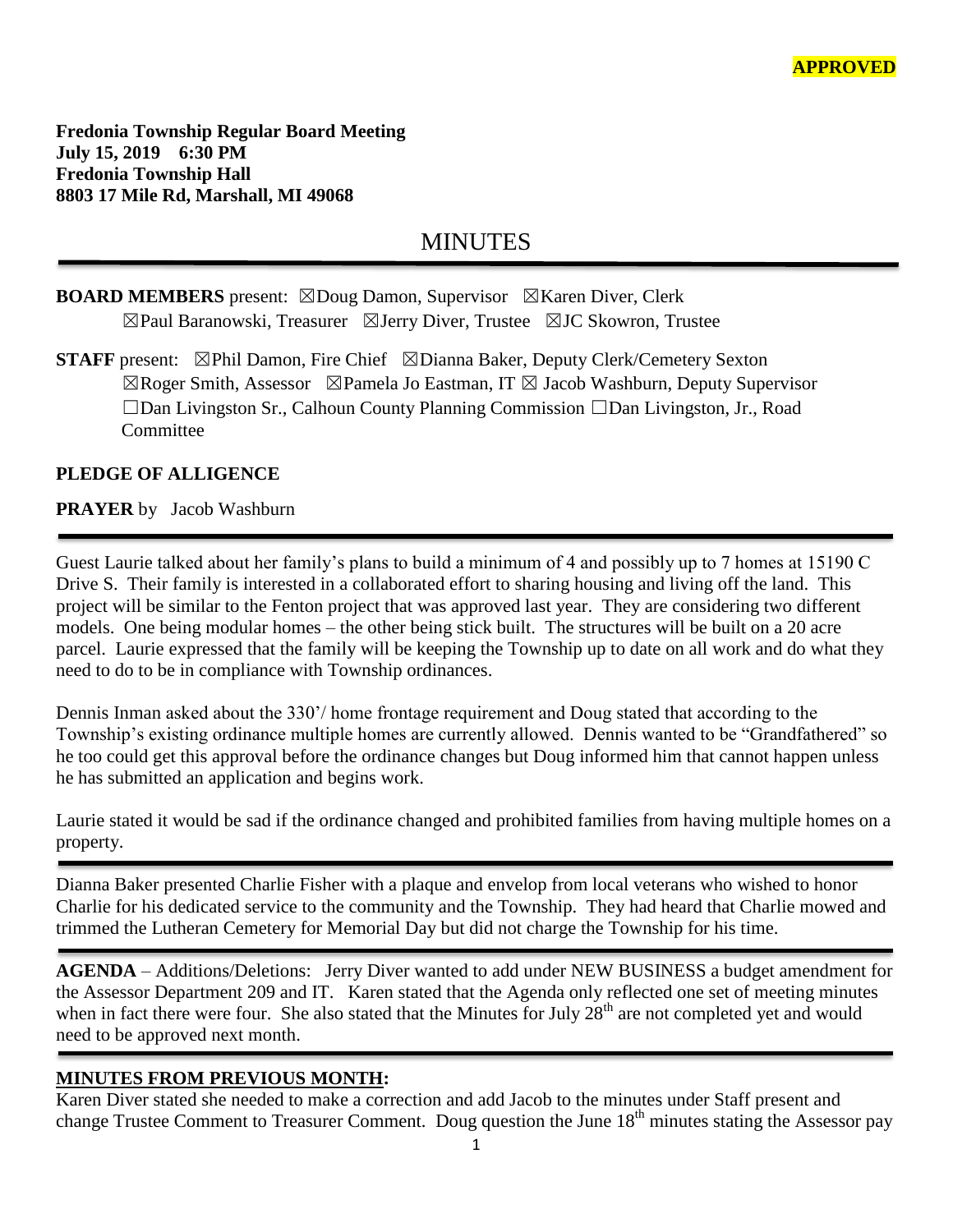#### **APPROVED**

was incorrect. Jerry and Paul said it was not presented properly and it should be \$13,000 instead of \$16,000. Jacob instructed the board to continue with the motion; they can discuss it further under New Business. Motion made by Paul Baranowski and supported by Karen Diver to approve the minutes as amended.

#### **AMENDED AND APPROVED**

#### **FINANCIAL REPORT** read by Paul Baranowski NO CORRECTIONS REQUESTED

JC asked the Treasurer to provide a breakdown of when certificates are due. Paul stated he would provide that at the next meeting. He also said all certificates were just renewed and they would all come due in April 2020.

## **PLACED ON FILE FOR AUDIT**

Doug asked when the Audit was scheduled. Karen and Paul said they received an email today from the auditor changing the dates from Sept  $10^{th}$  &  $11^{th}$  to later in the month of September.

# **READING OF THE BILLS** by **Karen Diver**

NO CORRECTIONS REQUESTED

Motion made by Paul Baranowski and supported by Karen Diver to accept the *Reading of the Bills* as read.  **APPROVED AS READ**

#### **CORRESPONDENCE:** Doug read Clyde Lampkin's Resignation

#### **PUBLIC COMMENTS FOR ITEMS ON THE AGENDA:**

Jacob suggested change the Agenda to reflect BOARD COMMENTS instead of TRUSTEE COMMENTS.

#### **REPORTS:**

**Fire Department**: Fire Chief Phil Damon reported that there were 0 fire runs and 8 medical runs for the month. There was one citizen complaint. The month's training included Pump Training, Water Streams, and Active Shooter Training. Pump tests and service were completed on Pump 8 and Rescue 8. Chief Damon thanked everyone for helping make the golf outing a big success. Personnel changes: Charlie fisher and Ken Huestis have been promoted to Captains.

**Zoning:** None

#### **Ordinance Enforcement**: None

**Cemetery**: Dianna reported all has been quiet for the most part. Did receive a call from California and provided them with the information requested.

**Planning Committee**: JC reported the next meeting is in late August. At the last meeting they got through all the ordinances and sent out a list of questions to the lawyer. They are currently waiting for his reply.

**IT Department**: Pamela stated she is still waiting on the board decision as to what to do with the printer in the hall. Per the board's directive, she changed password policies on all programs. The server can only be set to require a password change every 180 days. All other programs are set at 90 days. She said she set all policies to maximum security but users experienced difficulty in resetting their passwords so she loosened it up a bit. The security now is between moderate and high. Pamela also reminded everyone they can change their passwords anytime they desire. She stated that Jerry Diver accused her of stealing usernames and passwords on July 5<sup>th</sup> when in fact she was only setting password policy for Roger & Doug's computers.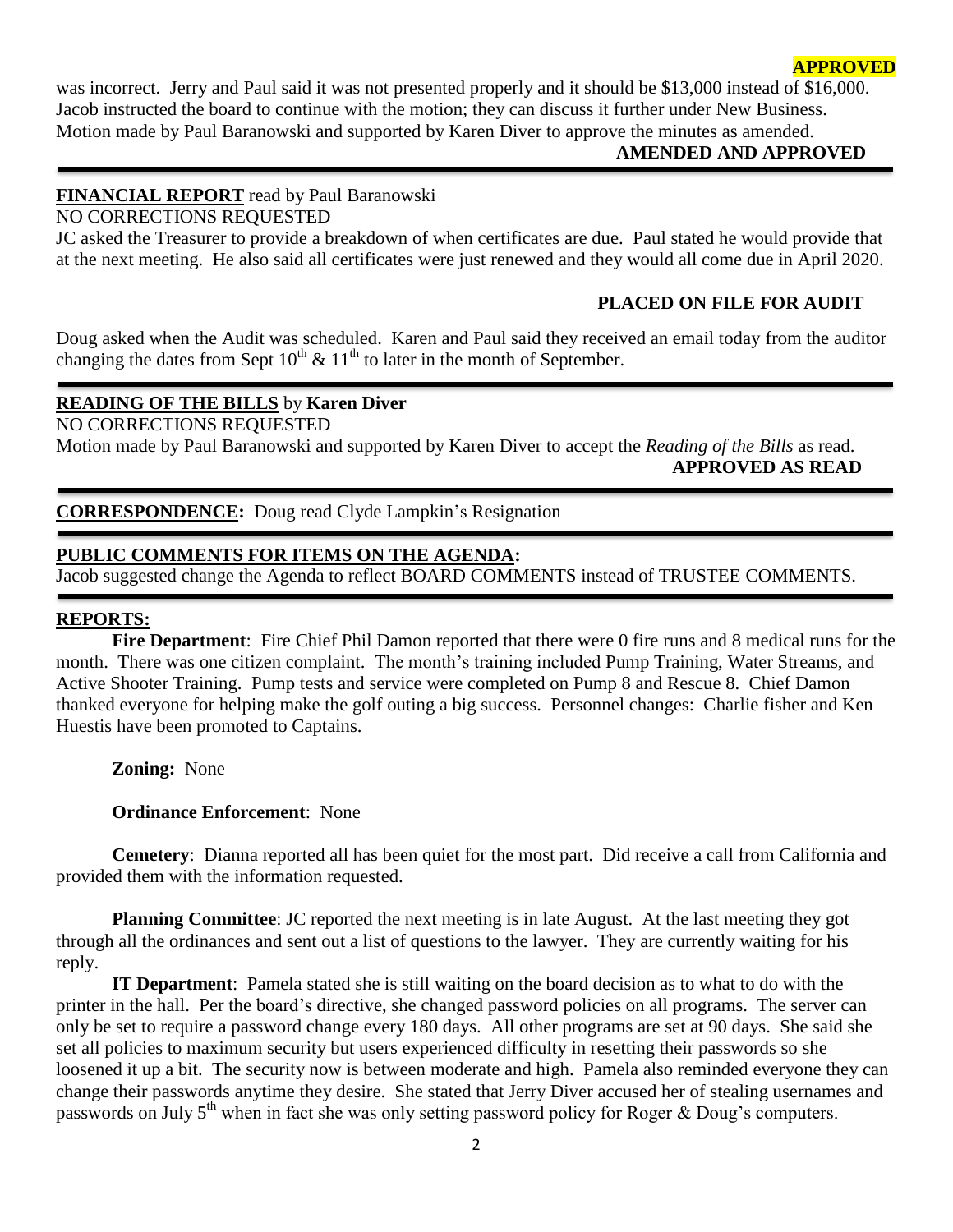**Calhoun County Planning Commission**: Dan Sr. reported that the last month's meeting was cancelled due to lack of actionable items. He also shared that Ben Lark, himself, and George Crandall attended a seminary at WMU. The seminar was about wind generation and solar panels.

**Road Committee**: George Crandall stated that their next meeting is August 6<sup>th</sup>. Doug noted that was the same day as the election, so the Fire Dept. offered their area for the meeting.

## **Old Business:**

Paul read a letter provided by Chemical Bank. The letter was a Word doc, but Paul stated they would put it on letterhead and he would present that to the board at next month's meeting. In brief, Paul said the bank had told him last November that interest would increase from .01 to 1% on all municipal accounts. That didn't happen. When he questioned them he was told they made a mistake and that the Township was already receiving the 1% interest rate since July 2018.

## **New Business:**

Cemetery – Doug questioned if the board need to approve work at the cemetery. Jerry stated that a document on the cemetery bulletin board states the Township Board is responsible for cemetery management. Jerry met with Dianna and they agreed to remove the stumps but Dianna wanted the post left in place. Karen made a motion to give Jerry approval to remove the stumps but leave the post. Paul supported.

# **MOTION CARRIED**

Fire Millage Language – Phil provided the proper language to Karen. This will be a renewal of the existing 1% Fire millage for a new truck to replace the old 1997 pumper/tanker. The millage will be on the November  $5<sup>th</sup>$ election ballot. . Jacob explained that even though there is low mileage on the old truck; replacement is determined by Insurance Company ISO ratings. Our rating is an ISO 7. Our trucks need to be replaced every 25 years. Karen read the language presented by Phil. Dan asked if the millage language and ISO explanation could be put on the website to help inform the public. JC made the motion to put the millage language on the ballot for the November 5<sup>th</sup> election. Karen supported. **MOTION CARRIED** 

Code Enforcement/Zoning position – Karen checked with Doug Scott who had shown interested previously. He told her he would think about it. Jerry made a motion to put the ad for the Code Enforcement/Zoning position in the Advisor by Wednesday. Paul supported. **MOTION CARRIED** 

IT – Jerry Diver made a motion to terminate the IT Director. JC challenged him as to why. He gave three reasons. 1 – He referred to a written statement from the x-treasurer that was presented at a previous board meeting in which that person stated IT was using her username and password to login to her BSA program. 2 – He stated Paul has had the same issue.  $3 - IT$  posted a malicious posting on the website about the notice of the admin meeting. Doug stated the motion died due to lack of a second. Paul told Jerry to just do it again. Jerry moved to terminate the IT Director. Paul seconded it. JC said she is not hearing any substantiation of the charges. Jerry referred her to Paul. Paul said he only knows of the most recent incident with the website posting for the Tax Admin Fee. JC asked, "what's this about passwords and usernames?" Paul stated that at previous meetings it was confirmed that she logged in as Roger using his username and password. Doug stated that something like this you don't just make a motion and do it. Jerry said he had brought this up several times and we aren't getting anywhere. He said there are no reprimands or anything. JC challenged Jerry that he doesn't know what goes on behind closed doors or what is said. Jerry claimed he came to the hall last Friday and found Pam here and she was on BSA and in the accounts. "She is the IT lady what business does she have in our accounts?" JC stated that IT is the controlling faction of computer function. Jerry said but not getting into financial business and General Ledger business.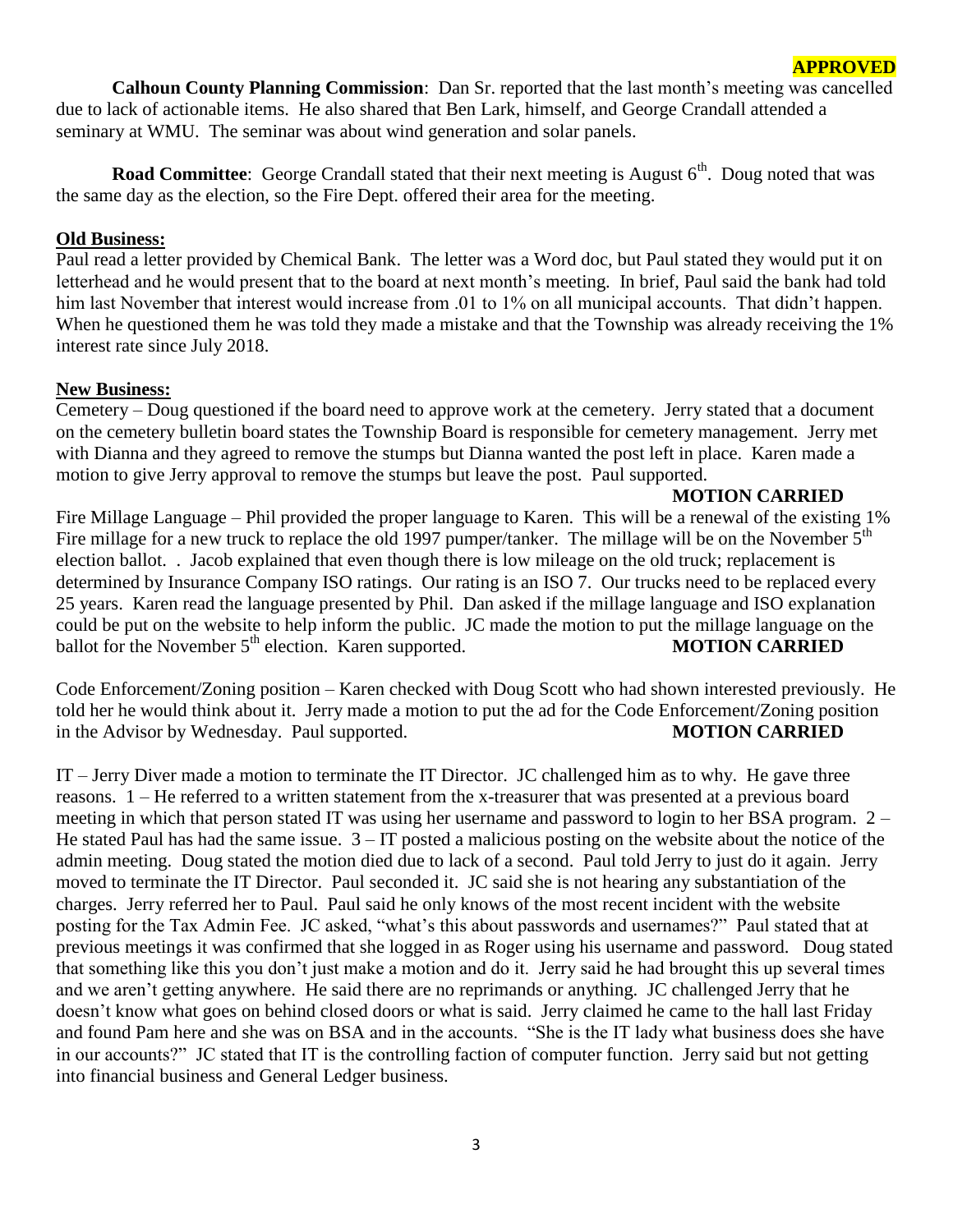Jacob called the board to order. Stated this is a personnel issue and needs to be talked about in private. Jerry & Paul together stated "she has to request a closed session." Cindy Thomas agreed with Jacob. It was not being handled properly by the board. Roger stated he GIVES I.T. his permission to get into his computer and programs and IT does her job the way she is supposed to.

Jerry said they had already talked to the prosecuting attorney and that's where he's getting his information about what they should be doing. "So it's just going to go further then."

JC moved to table the motion – this is neither the time nor place. Jacob advised the board can move to table but they need a 2/3 vote. Karen supported. Roll call vote: Jerry – NO; Paul – NO; Doug – YES; Karen – YES; JC – YES **MOTION TABLED**

Assessor/Department 209 Budget Amendment – Jerry moved to amend the budget for the Assessor from \$16,000 back to \$13,000. Reason given was because they told the public on June  $20<sup>th</sup>$  that there were no raises. Doug asked why they said that. Jerry & Karen said because the public wanted assurance there was no employee raises. Doug stated that it has been on the proposed budget that they agreed to. Paul said just because it's in the budget doesn't mean we approved the raise. Paul supported.

There followed much discussion on the wording of the motion and whether or not a budget approves a raise. Jacob reminded the board there was a motion on the floor. Doug stated that time and time again they had all talked about the assessor wages. Doug stated it was discussed and agreed on June  $18<sup>th</sup>$  at the Budget Meeting. He reminded Paul that he had reduced Planning and Town Hall by \$1500 each for lawyer fees and that then Roger could have his raise. Pam confirmed that the discussion is on the audio tape of June 18<sup>th</sup> and that the audio tape should be made public because the minutes written do not reflect what really transpired at the meeting.

JC asked that the motion be repeated.

Jerry made the motion again but changed the wording and was challenged by Cindy and Jacob. Jerry had Karen stop the tape and replay it. Afterwards, Jerry reworded again. Cindy challenged again.

## **MOTION DEFEATED**

**APPROVED**

Jerry reworded the motion moving that Department 209 – Assessor – 101-209-702.000 which is the Assessor Salary/Wages be changed from \$16,000 to \$13,000 which it was which is a difference of \$3000. Paul supported. 3 AYES/2 NAYS **MOTION CARRIED** Jerry then said, "now if you want to present a raise we can discuss it…" Doug moved the meeting along to Public Comments.

**Public Comment:** Dan referred to the Revenue and Expenditure Report that was handed out. He wanted to know why so many departments /lines were over 100% - meaning over budget. "Need to balance a budget at the end of a fiscal year – why wasn't it? Rather than dip into the General Fund the board implemented a 1% Tax Admin Fee. Nobody should go over 100% of their budget. The board said the admin fee would be for 1 year then it would be looked at again…and they cannot even balance a budget."

Cindy Thomas said she feels that the report shows over budget hence the board did not properly amend the budget. The board needs to be more cognizant of the budget on a monthly basis and not go over. Jerry said this board is not giving anybody a raise. Cindy reminded him it was her turn to talk. She then stated she was shocked that her FOIA request was not on the agenda hence not giving her an opportunity to talk about it. She sent in the FOIA because of all the negative activity within the township. She went on to explain her FOIA